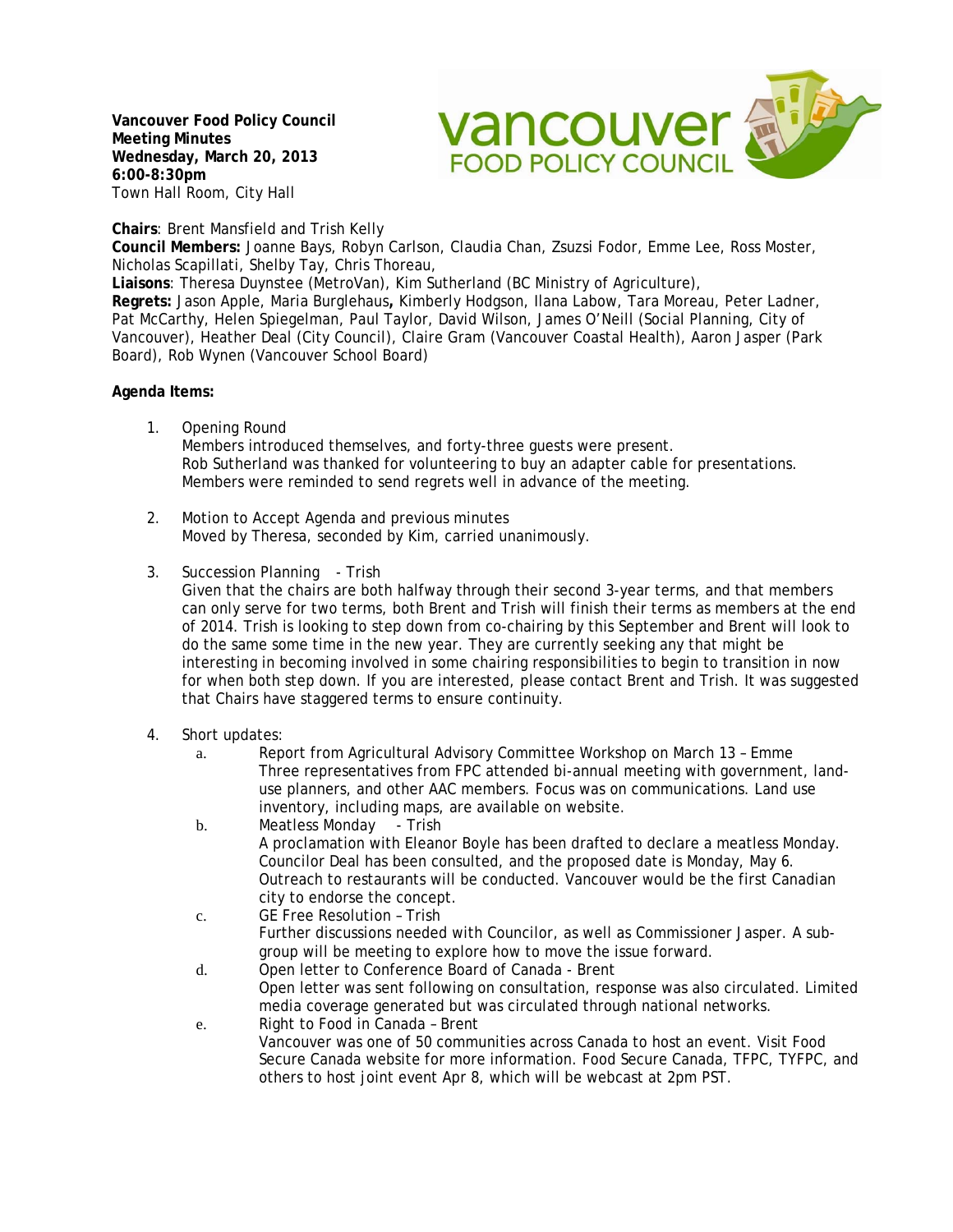#### 5. Discussion of April meeting - Joanne Bays Theme is innovative strategies to bring local food to institutions. Panel will include Ken Babich (Canadian Council for Local Procurement), Hayley Lapalme (My Sustainable Canada), Lana Popham (Provincial NDP critic). Joanne will provide overview of national context, followed by Q&A.

6. Presentation by Cottonwood Community Garden - Len Kydd and Alyssa Semczyszyn Alyssa gave a visual representation of the proposed changes to widening of Malkin Ave and how it would affect the garden, which includes teaching, seed growing, a food forest, and 140 individual plots. The garden has existed for 22 years, and supports goals in the City's GCAP. As one of the earliest community gardens, it has helped spawn the boulevard and GreenStreets programs. Built on wasteland and designed with permaculture principles, it is now a gathering place that hosts many projects from diverse volunteers and partners such as EYA. 40% of garden is on City's Right of Way. Strathcona and Purple Thistle gardens would also be affected. Garden members would like FPC to endorse a resolution encouraging City Council to choose an alternative option.

## Discussion

Other options - include leaving Prior as it is, or use Northern Avenue. Garden members are exploring more options that would be acceptable to all community members, as this option does not support increased food security

One of city's goals examines tenure of food gardens. The FPC can commit to having conversations with staff.

Malkin Ave expansion does not make sense in terms of heavy traffic around produce warehouses.

MOTION: To revise the resolution and revisit at next meeting April 17 for endorsement. Moved by Brent, seconded by Trish, carried unanimously. Trish, Brent, and Ross to work on it. Will be circulated the week prior to meeting.

- 7. Introduction of theme Brent Mansfield Recommended by Peter Ladner. Members were reminded that ideas for themes can be sent to chairs.
- 8. Presentation: Towards a Bioregional Food System Kent Mullinix, Kwantlen Polytechnic University

In the US, only small or very large farms are growing in numbers, a trend also seen in BC. Agriculture is a main contributor to GHG emissions, and is very energy intensive, with one unit of output for five of input. With peak oil estimated in 2037, the balance between global and local needs to be examined for our bioregion. This project is organized around ecology and aims to develop economies, communities, and the food sector through re-regionalization. Goal is to engage communities of interest and broad stakeholders in the design of a realistic, practical food system with a project methodology that can be replicated in other areas. It will explore integration and operations of all aspects of food production over 3 years. The project is now 5 months in to the first phase assessment with the design of the food system in Year 2 and the development of the implementation plan for 2030 and 2050 in Year3. Stakeholders will be fully engaged to give feedback on preliminary design directives, and throughout the project to produce a clear, practical roadmap based on empirical data, with all potentials benefits clearly outlined. Committed to full transparency, all materials will be posted online. Because the food system is more than agriculture, an advisory committee will ensure that all elements are taken into consideration. Hope to work with Thompson and Prince George bioregions next, then all regions in BC, then to examine links between them for 'a global network of regional agri-food systems'.